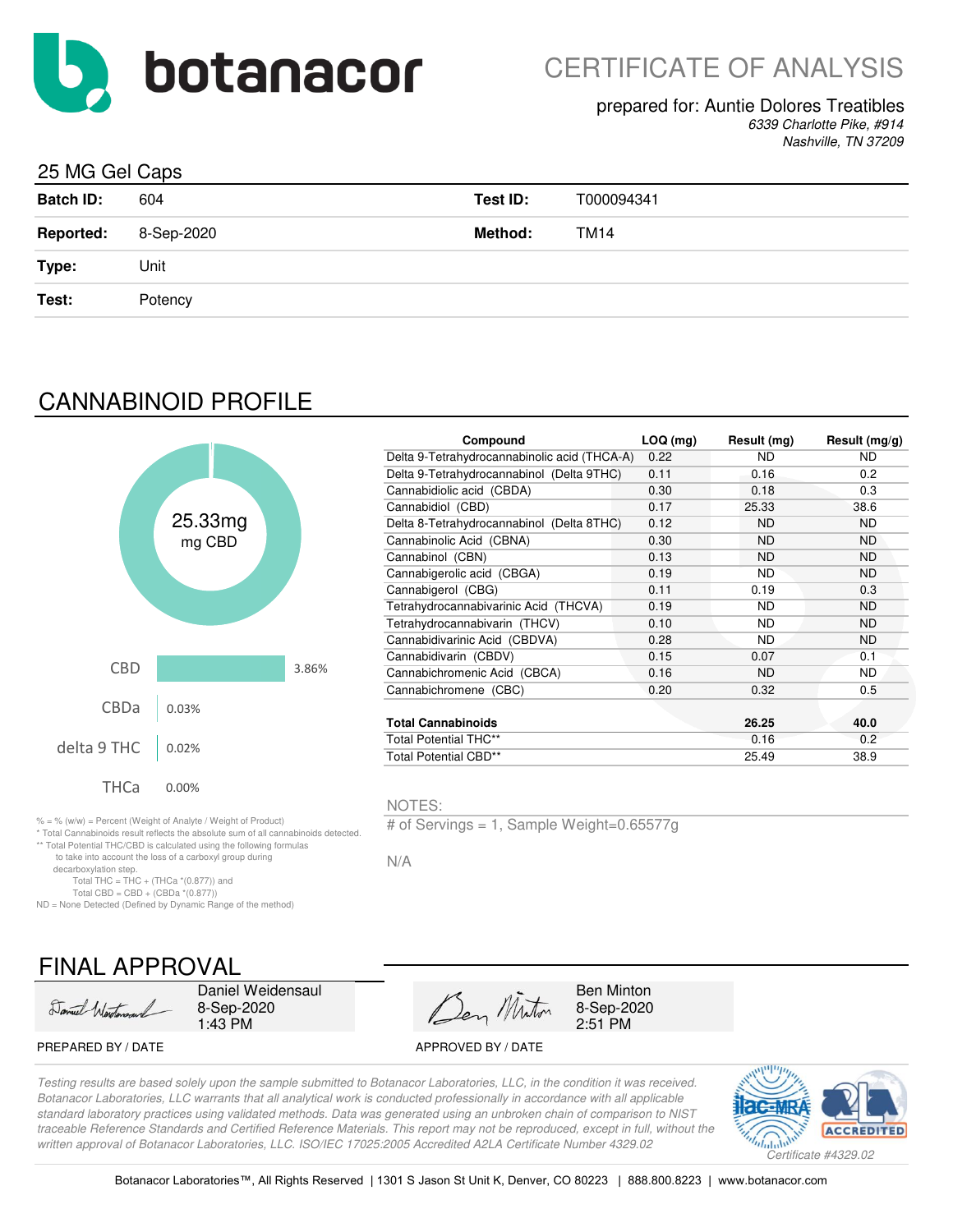

# CERTIFICATE OF ANALYSIS

#### prepared for: Auntie Dolores Treatibles

*6339 Charlotte Pike, #914 Nashville, TN 37209*

#### 25 MG Gel Caps

| <b>Batch ID:</b> | 604         | Test ID:       | T000094345  |
|------------------|-------------|----------------|-------------|
| <b>Reported:</b> | 10-Sep-2020 | <b>Method:</b> | <b>TM17</b> |
| Type:            | Concentrate |                |             |
| Test:            | Pesticides  |                |             |
|                  |             |                |             |

## PESTICIDE RESIDUE

| Compound            | Dynamic Range (ppb) | Result (ppb) | Compound        | Dynamic Range (ppb) | Result (ppb) |
|---------------------|---------------------|--------------|-----------------|---------------------|--------------|
| Acephate            | 47 - 2596           | $ND^*$       | Malathion       | $312 - 2596$        | $ND^*$       |
| Acetamiprid         | 44 - 2596           | $ND^*$       | Metalaxyl       | 45 - 2596           | $ND^*$       |
| Abamectin           | >369                | $ND^*$       | Methiocarb      | $51 - 2596$         | $ND^*$       |
| Azoxystrobin        | 45 - 2596           | $ND^*$       | Methomyl        | 46 - 2596           | $ND^*$       |
| Bifenazate          | 45 - 2596           | $ND^*$       | MGK 264 1       | 189 - 2596          | $ND^*$       |
| <b>Boscalid</b>     | 47 - 2596           | $ND^*$       | MGK 264 2       | 143 - 2596          | $ND^*$       |
| Carbaryl            | 48 - 2596           | $ND^*$       | Myclobutanil    | 44 - 2596           | $ND^*$       |
| Carbofuran          | 47 - 2596           | $ND^*$       | Naled           | 62 - 2596           | $ND^*$       |
| Chlorantraniliprole | 43 - 2596           | $ND^*$       | Oxamyl          | 46 - 2596           | $ND^*$       |
| Chlorpyrifos        | 45 - 2596           | $ND^*$       | Paclobutrazol   | $51 - 2596$         | $ND^*$       |
| Clofentezine        | 309 - 2596          | $ND^*$       | Permethrin      | 314 - 2596          | $ND^*$       |
| Diazinon            | 320 - 2596          | $ND^*$       | Phosmet         | $50 - 2596$         | $ND^*$       |
| <b>Dichlorvos</b>   | >299                | $ND^*$       | Prophos         | 281 - 2596          | $ND^*$       |
| Dimethoate          | 46 - 2596           | $ND^*$       | Propoxur        | $50 - 2596$         | $ND^*$       |
| E-Fenpyroximate     | $311 - 2596$        | $ND^*$       | Pyridaben       | 296 - 2596          | $ND^*$       |
| Etofenprox          | 47 - 2596           | $ND^*$       | Spinosad A      | $32 - 2596$         | $ND^*$       |
| Etoxazole           | 304 - 2596          | $ND^*$       | Spinosad D      | 85 - 2596           | $ND^*$       |
| Fenoxycarb          | >46                 | $ND^*$       | Spiromesifen    | >278                | <b>NA</b>    |
| Fipronil            | $52 - 2596$         | $ND^*$       | Spirotetramat   | >264                | <b>NA</b>    |
| Flonicamid          | 39 - 2596           | $ND^*$       | Spiroxamine 1   | 20 - 2596           | $ND^*$       |
| Fludioxonil         | >285                | $ND^*$       | Spiroxamine 2   | 28 - 2596           | $ND^*$       |
| Hexythiazox         | 44 - 2596           | $ND^*$       | Tebuconazole    | 321 - 2596          | $ND^*$       |
| Imazalil            | 307 - 2596          | $ND^*$       | Thiacloprid     | 44 - 2596           | $ND^*$       |
| Imidacloprid        | 49 - 2596           | $ND^*$       | Thiamethoxam    | $51 - 2596$         | $ND^*$       |
| Kresoxim-methyl     | 46 - 2596           | $ND^*$       | Trifloxystrobin | 47 - 2596           | $ND^*$       |

\* ND = None Detected (Defined by Dynamic Range of the method)

N/A

# FINAL APPROVAL

Tyler Wiese 10-Sep-2020 6:50 PM



Greg Zimpfer 10-Sep-2020 7:56 PM

PREPARED BY / DATE APPROVED BY / DATE

*Testing results are based solely upon the sample submitted to Botanacor Laboratories, LLC, in the condition it was received. Botanacor Laboratories, LLC warrants that all analytical work is conducted professionally in accordance with all applicable standard laboratory practices using validated methods. Data was generated using an unbroken chain of comparison to NIST traceable Reference Standards and Certified Reference Materials. This report may not be reproduced, except in full, without the written approval of Botanacor Laboratories, LLC.*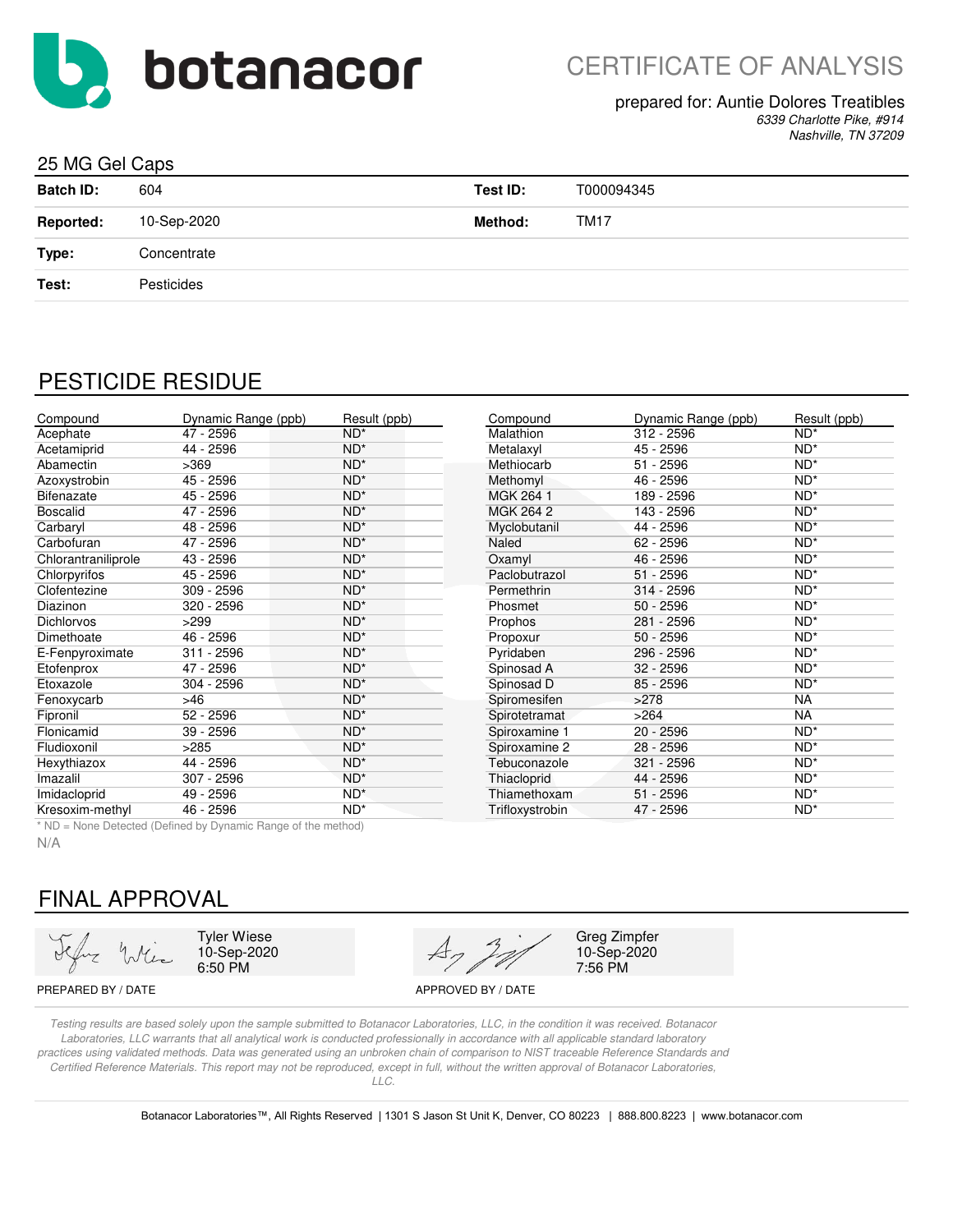

#### prepared for: Auntie Dolores Treatibles

*6339 Charlotte Pike, #914 Nashville, TN 37209*

#### 25 MG Gel Caps

| <b>Batch ID:</b> | 604         | Test ID: | T000094346 |
|------------------|-------------|----------|------------|
| <b>Reported:</b> | 10-Sep-2020 | Method:  | TM19       |
| Type:            | Other       |          |            |
| Test:            | Metals      |          |            |
|                  |             |          |            |

# HEAVY METALS

| Analyte        | <b>Dynamic Range (ppm)</b> | Result (ppm) |
|----------------|----------------------------|--------------|
| <b>Arsenic</b> | $0.067 - 6.65$             | <b>ND</b>    |
| Cadmium        | $0.067 - 6.72$             | <b>ND</b>    |
| <b>Mercury</b> | $0.067 - 6.69$             | <b>ND</b>    |
| Lead           | $0.070 - 7.03$             | <b>ND</b>    |

\* ND = None Detected (Defined by Dynamic Range of the method)

# FINAL APPROVAL

Ryan Weems 10-Sep-2020 11:51 AM



Greg Zimpfer 10-Sep-2020 1:40 PM

PREPARED BY / DATE APPROVED BY / DATE

*Testing results are based solely upon the sample submitted to Botanacor Laboratories, LLC, in the condition it was received. Botanacor Laboratories, LLC warrants that all analytical work is conducted professionally in accordance with all applicable standard laboratory practices using validated methods. Data was generated using an unbroken chain of comparison to NIST traceable Reference Standards and Certified Reference Materials. This report may not be reproduced, except in full, without the written approval of Botanacor Laboratories, LLC.*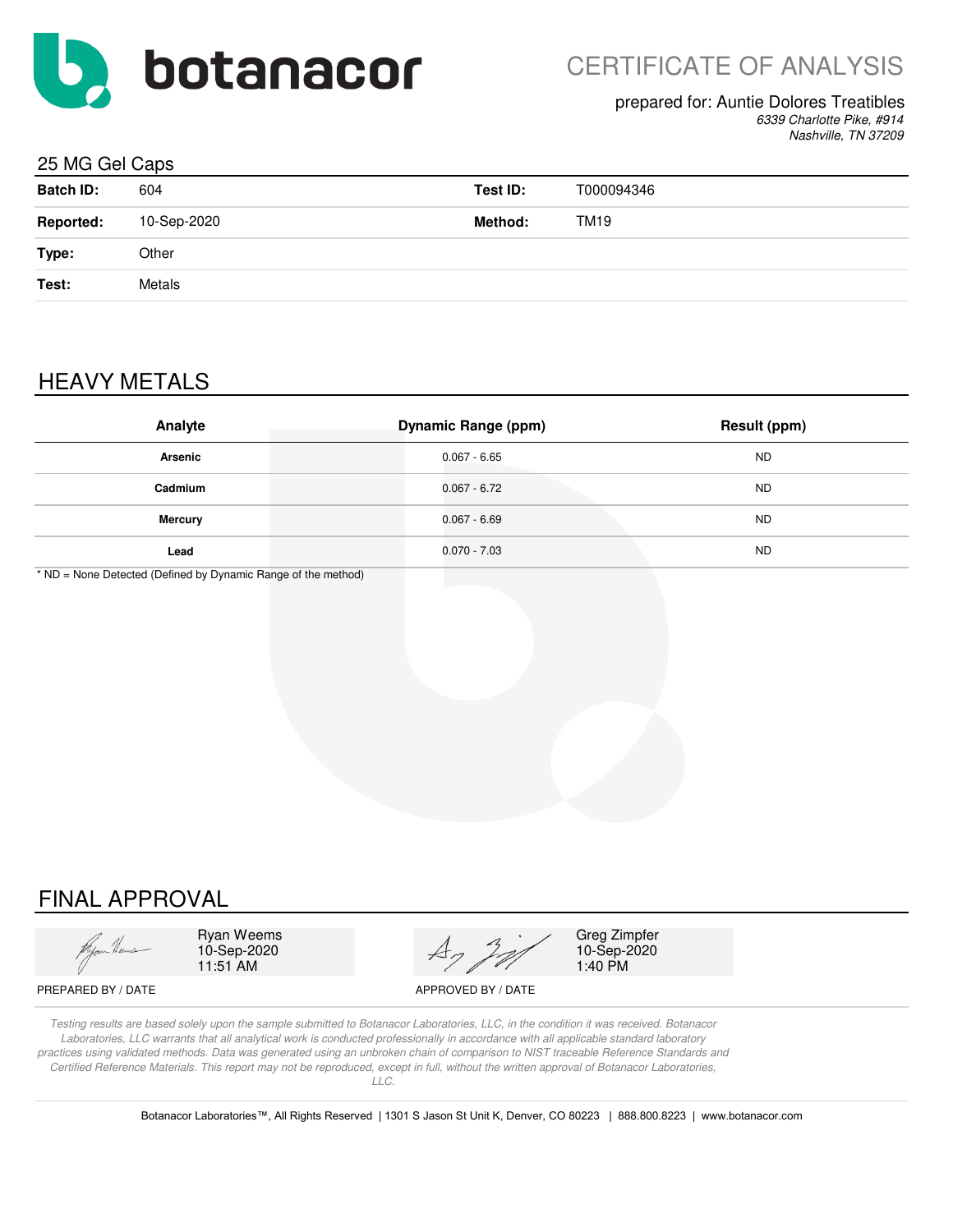

#### prepared for: AUNTIE DOLORES TREATIBLES

*6339 CHARLOTTE PIKE, #914 NASHVILLE, TN 37209*

#### 25 MG Gel Caps

| <b>Batch ID:</b> | 604                    | Test ID: | T000094343                        |
|------------------|------------------------|----------|-----------------------------------|
| <b>Reported:</b> | 7-Sep-2020             | Method:  | Edible - Test Methods: TM05, TM06 |
| Type:            | Edible                 |          |                                   |
| Test:            | Microbial Contaminants |          |                                   |
|                  |                        |          |                                   |

# MICROBIAL CONTAMINANTS

| Contaminant                    | Result (CFU/g)* |
|--------------------------------|-----------------|
| <b>Total Aerobic Count**</b>   | None Detected   |
| <b>Total Coliforms**</b>       | None Detected   |
| <b>Total Yeast and Molds**</b> | None Detected   |
| E. coli                        | None Detected   |
| <b>Salmonella</b>              | None Detected   |
|                                |                 |

*\* CFU/g = Colony Forming Unit per Gram*

*\*\* Values recorded in scientific notation, a common microbial practice of expressing numbers that are too large to be conveniently written in decimal form.*

*Examples: 10^2 = 100 CFU 10^3 = 1,000 CFU 10^4 = 10,000 CFU 10^5 = 100,000 CFU*

#### NOTES:

Free from visual mold, mildew, and foreign matter TYM: None Detected Total Aerobic: None Detected Coliforms: None Detected

## FINAL APPROVAL

Robert Belfon<br>
7-Sep-2020<br>  $A_7$   $A_7$   $A_7$   $A_7$   $A_8$   $A_9$   $A_{100}$   $A_{110}$   $A_{120}$   $A_{130}$   $A_{140}$   $A_{150}$   $A_{160}$   $A_{170}$   $A_{180}$   $A_{190}$   $A_{100}$   $A_{100}$   $A_{100}$   $A_{100}$   $A_{100}$   $A_{100}$   $A_{110}$   $A_{10$ 7-Sep-2020  $\overrightarrow{A7}$  7-Sep-2020<br>6:40 PM 7:37 PM 6:40 PM 7:37 PM

PREPARED BY / DATE APPROVED BY / DATE

*Testing results are based solely upon the sample submitted to Botanacor Laboratories, LLC, in the condition it was received. Botanacor Laboratories, LLC warrants that all analytical work is conducted professionally in accordance with all applicable standard laboratory*  practices using validated methods. Data was generated using an unbroken chain of comparison to NIST traceable Reference Standards and *Certified Reference Materials. This report may not be reproduced, except in full, without the written approval of Botanacor Laboratories, LLC. ISO/IEC 17025:2005 Accredited A2LA Certificate Number 4329.03*



Botanacor Laboratories™, All Rights Reserved | 1301 S Jason St Unit K, Denver, CO 80223 | 888.800.8223 | www.botanacor.com